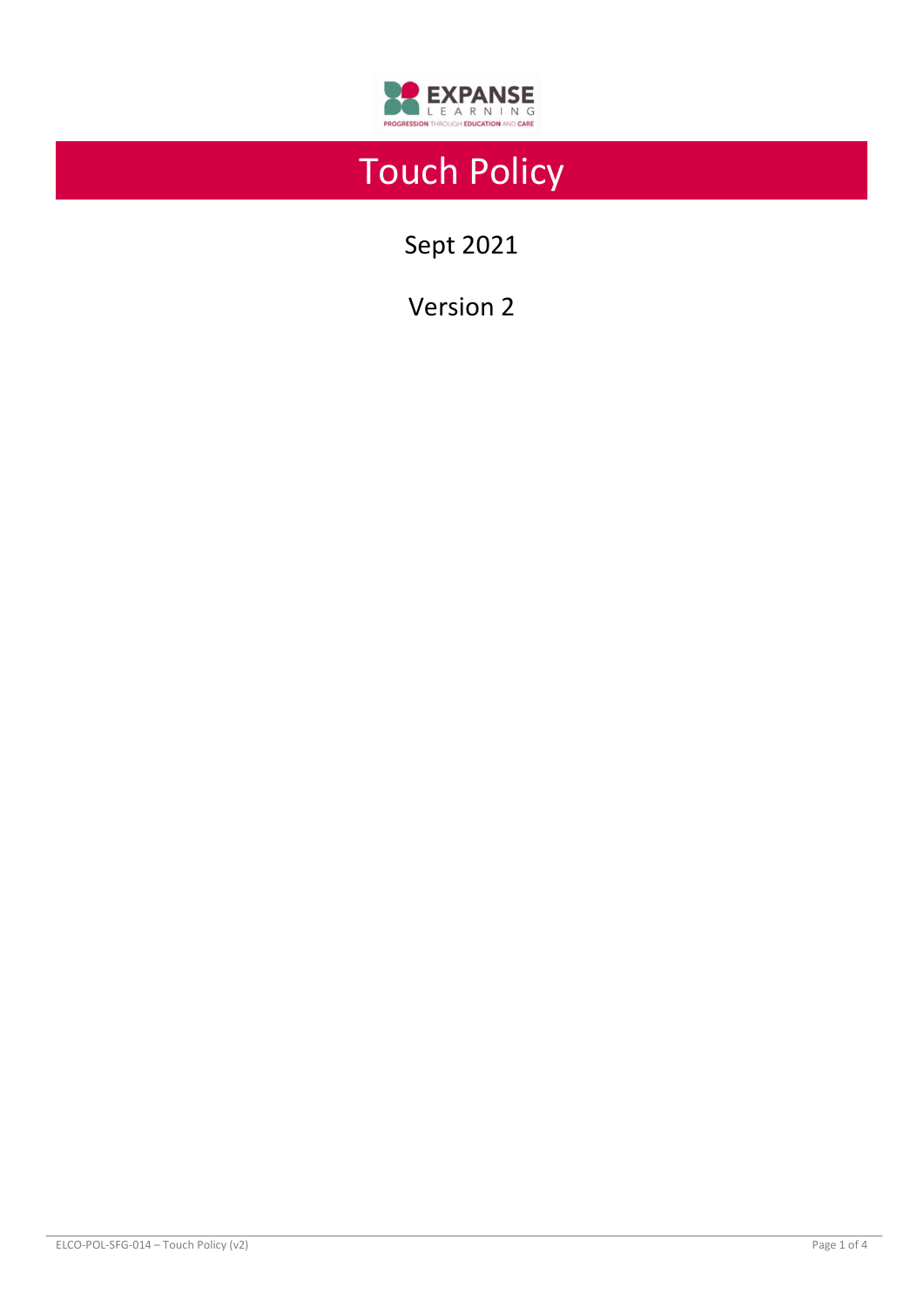# **1. Scope**

All employees of Expanse Learning College (Hereafter the college)

# **2. Rationale:**

- o Touch is essential in order to provide sensitive and good quality care for the children and young people we support.
- o Used in context, and with empathy, touch supports the development of our natural interactions with the children and young people we care for.
- o Staff often has concerns and fears about the use of touch for various reasons. This policy sets out to clarify the reasons and conditions for touch.

# **3. Purposes:**

Touch is important and may be used routinely for any of the following reasons:

- For **communication**: to reinforce other communication (e.g. hand on shoulder when speaking) or to function as the main form of communication in itself. In addition, to respond non-verbally or, to another person's own use of physical contact for communication and to make social connections. This is particularly likely to occur during day-to-day greetings (handshakes, hugs etc.).
- o For **educational reasons**: as part of the process of establishing the fundamentals of communication for people at early communication levels, and to direct children in educational tasks and essential skills.
- o As support or guidance, for example, during transitions between activities and during swimming or P.E. sessions.
- o To **play**: play activities naturally include touch. People of any age who are at early levels of development are likely to be quite tactile and physical.
- o For **therapy**:(e.g. massage, sensory stimulation, physiotherapy, rebound therapy etc.) provided either by the therapist or by another member of staff carrying out a therapy programme or following therapy advice.
- o For **emotional reasons**: to communicate affection and warmth, to give reassurance and to communicate security and comfort. To enable the person to develop understanding of these positive emotions and the ability to communicate the.
- o To give **medical and nursing care**.
- o To give **physical support**: to people who have physical difficulties (e.g. transfers in and out of wheelchairs) and in order to guide people between places, rooms or activities.
- o To **protect** children and young people from danger by physically intervening and managing challenging behaviours including the use of restraint, while following the recognised guidelines and policies of the Expanse Learning.

# **4. Guidelines:**

- o Staff need to be clear and open about why they are using touch and be able to explain their practice.
- o There must be clarity and transparency in issues of touch. Wherever possible, a description and rationale for physical contact and the details of it should be documented.
- o The use of touch should be discussed openly and regularly between staff.
- o People of any age can want and need physical support / touch. Staff are often concerned about the issue of age-appropriateness; however, the developmental age and emotional and communication needs of the individual are far more important than actual age.
- o While gender and cultural factors have relevance in issues of touch, the emotional and communication needs of the individual are due equal consideration.
- $\circ$  As far as possible, the young person involved should consent to any touch given and staff should be sensitive to any verbal and non-verbal communication they give that might indicate that they don't want to be touched. It should always be considered by staff that for touches to provide positive experiences it should be consensual.
- o Staff should be sensitive to any changes in the young person's behaviour (e.g. overexcitement or negative reactions) that might indicate the need to reduce or withdraw touch; particularly during play or intensive interaction. Significant changes in behaviour should be clearly recorded.
- $\circ$  The people we support should be given opportunities to touch each other while interacting and playing as would happen naturally for any child or young person. Attention should always be given to ensure that both parties are happy with this.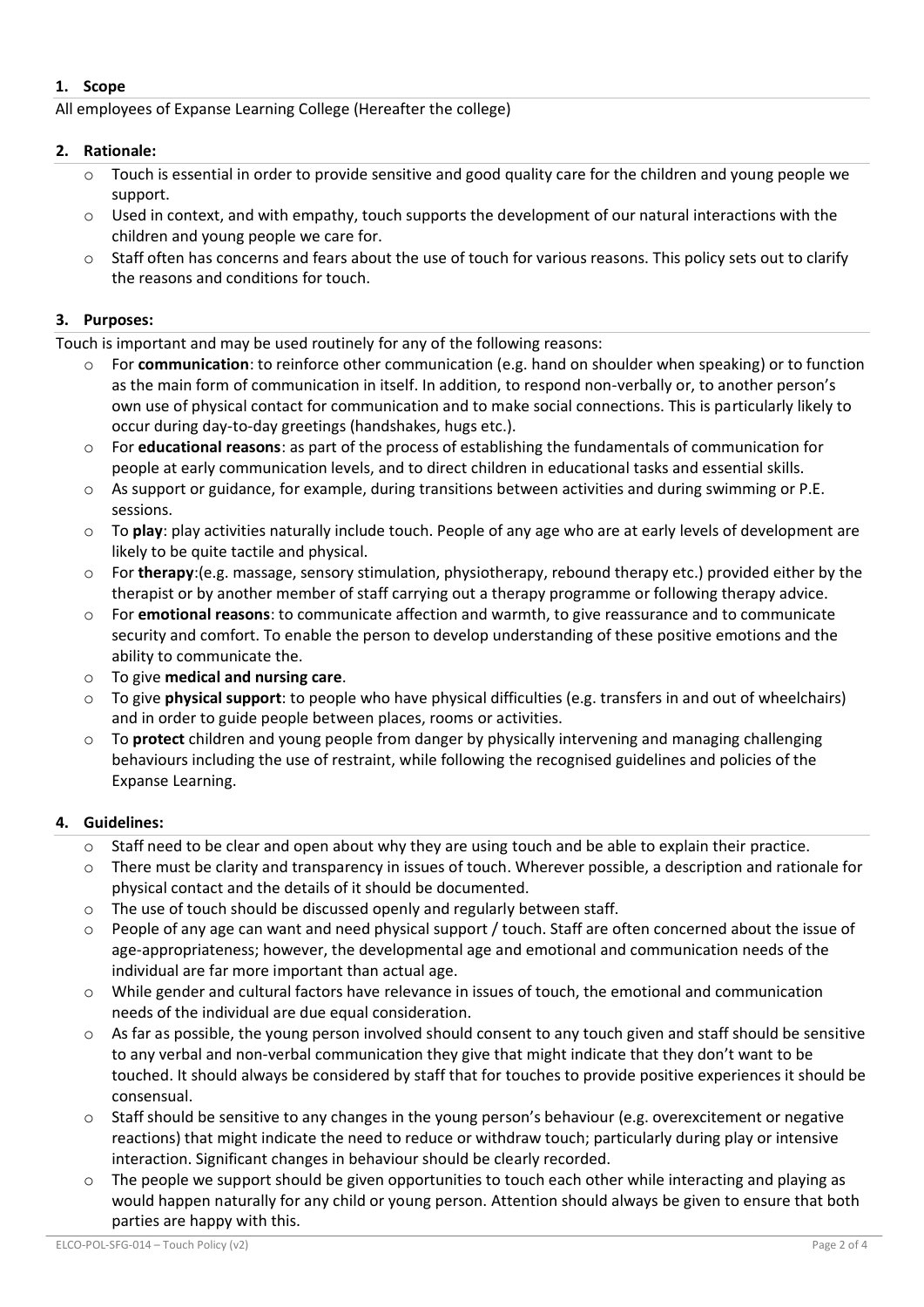Staff must be aware of potential hazards in respect of sexual issues:

- $\circ$  staff must be sensitive to the danger of touch being misunderstood and triggering sexual arousal and must be alert to all feedback signals from the person they are working with.
- $\circ$  the young people we support may occasionally inadvertently touch intimate parts of a member of staff's body when there is no sexual intent or understanding. The member of staff should withdraw without giving significant negative feedback in this situation and the incident should be recorded.
- o It is never appropriate for staff to touch a young person's intimate body areas except as part of intimate or medical care
- o If staff are in any doubt about issues concerning appropriate touch or observe any practice that causes concern, they should discuss this with the Lead Person for Safeguarding.
- o The best method of prevention of abuse is transparency, openness and teamwork, and staff should try to monitor and assist each other in carrying out their work.

# **5. Conclusion:**

Touch is necessary and desirable as part of the development, emotional well-being, care, education and quality of life of the people we support.

This policy outlines when this may be needed and gives staff the direction and security for this to occur positively and productively, while still protecting the people in our care.

## **6. Monitoring and Review**

The effectiveness of this policy will be reviewed annually.